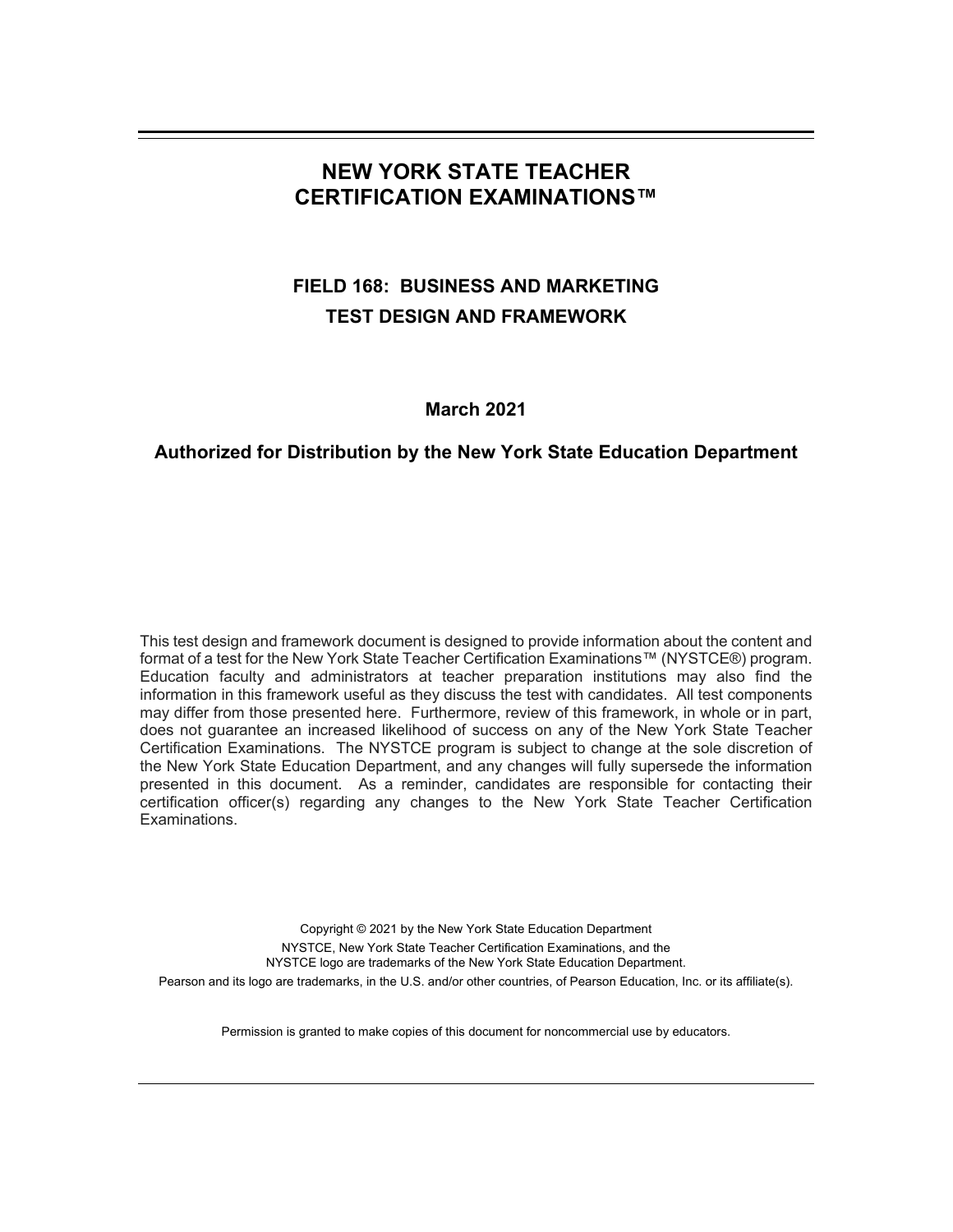#### **Authorized for Distribution by the New York State Education Department**

# **NEW YORK STATE TEACHER CERTIFICATION EXAMINATIONS™**

# **FIELD 168: BUSINESS AND MARKETING TEST DESIGN**

This test consists of selected-response items measuring content knowledge and one extended constructed-response item measuring pedagogical content knowledge. The constructed-response item is scenario-based and requires candidates to describe an instructional strategy to help students achieve a specific learning goal or an instructional intervention to address a specific learning difficulty, and to provide a rationale for employing that instructional strategy or intervention.

The selected-response items count for 80% of the total test score and the constructedresponse item counts for 20% of the total test score, as indicated in the table that follows. Each selected-response item counts the same toward the total test score. The percentage of the total test score derived from the constructed-response item is also indicated in the table that follows.

The total testing time is 195 minutes. Candidates are free to set their own pace during the test administration. The following estimates were used to determine the total test time:

- The selected-response items are designed with the expectation of a response time up to 135 minutes.
- The constructed-response item is designed with the expectation of a response time up to 60 minutes.

Further information regarding the content of each competency can be found in the test framework.

Copyright © 2021 New York State Education Department.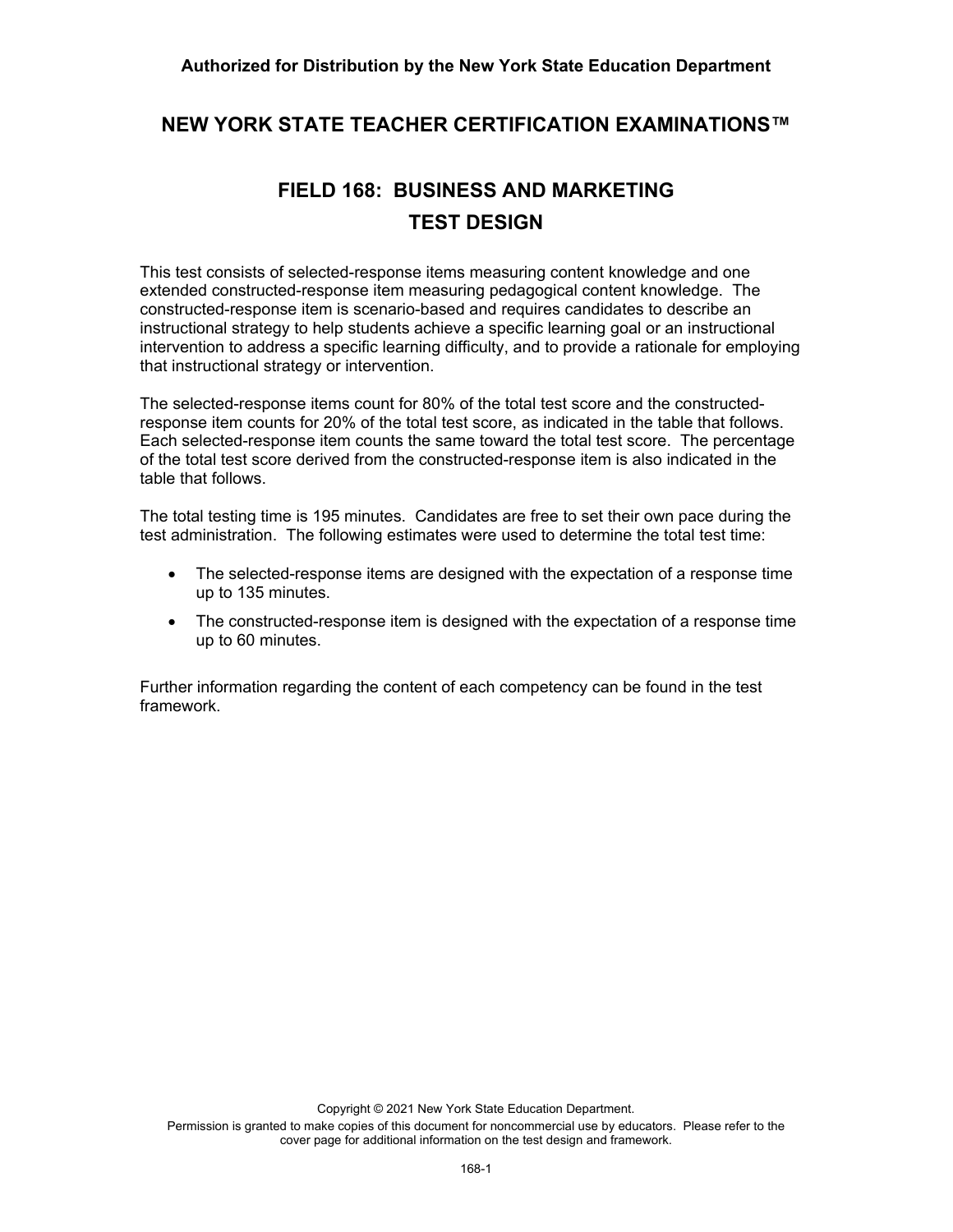|                                                                                                      | <b>Selected-Response</b>          |                                                   | <b>Constructed-Response</b> |                                                   |
|------------------------------------------------------------------------------------------------------|-----------------------------------|---------------------------------------------------|-----------------------------|---------------------------------------------------|
| Competency                                                                                           | Approximate<br>Number of<br>Items | Approximate<br>Percentage of<br><b>Test Score</b> | Number of<br><b>Items</b>   | Approximate<br>Percentage of<br><b>Test Score</b> |
| 0001 Business Management,<br>Entrepreneurship, and<br>Ownership                                      | 11                                | 10%                                               |                             |                                                   |
| 0002 Business Law, Ethics,<br>and Social Responsibility                                              | 11                                | 10%                                               |                             |                                                   |
| 0003 Financial Management,<br>Accounting, and<br><b>Business and Marketing</b><br><b>Mathematics</b> | 11                                | 10%                                               |                             |                                                   |
| 0004 Communication and<br>Information Technology                                                     | 12                                | 10%                                               |                             |                                                   |
| 0005 E-Commerce and<br><b>International Business</b>                                                 | 11                                | 10%                                               |                             |                                                   |
| 0006 Economics and Personal<br>Finance                                                               | 11                                | 10%                                               |                             |                                                   |
| 0007 Marketing                                                                                       | 11                                | 10%                                               |                             |                                                   |
| 0008 Career Development                                                                              | 12                                | 10%                                               |                             |                                                   |
| 0009 Pedagogical Content<br>Knowledge                                                                | --                                |                                                   | 1                           | 20%                                               |
| <b>Total</b>                                                                                         | 90                                | 80%                                               | 1                           | 20%                                               |

# **FIELD 168: BUSINESS AND MARKETING TEST DESIGN**

Copyright © 2021 New York State Education Department.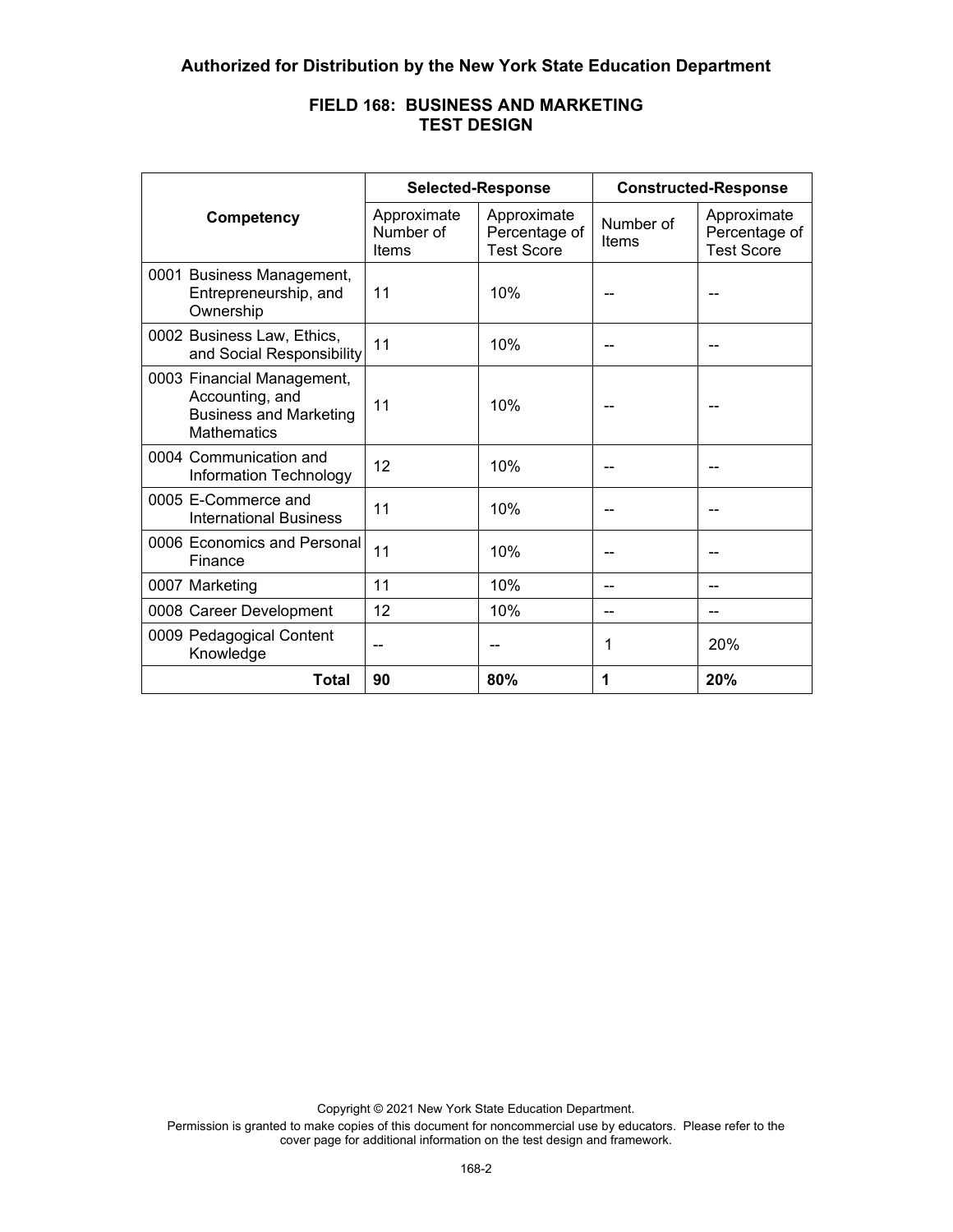# **NEW YORK STATE TEACHER CERTIFICATION EXAMINATIONS™**

# **FIELD 168: BUSINESS AND MARKETING TEST FRAMEWORK**

Business Management, Entrepreneurship, and Ownership Business Law, Ethics, and Social Responsibility Financial Management, Accounting, and Business and Marketing Mathematics Communication and Information Technology E-Commerce and International Business Economics and Personal Finance Marketing Career Development Pedagogical Content Knowledge

The New York State business and marketing teacher has the knowledge and skills necessary to teach effectively in New York State public schools. A business and marketing teacher has a deep understanding of concepts, principles, methods, and skills related to business, marketing, and associated careers. The teacher has a strong foundation in principles and concepts of entrepreneurship and business management, including business and personal financial management. The business and marketing teacher analyzes the effects of laws and regulations on business operations and communicates effectively. The teacher applies accounting principles and mathematical concepts to solve business problems. The business and marketing teacher uses technology effectively and teaches all aspects of technology and computer applications. The teacher understands the central role that marketing plays in business and applies economic and marketing concepts to business operations in domestic and international contexts.

#### **COMPETENCY 0001—BUSINESS MANAGEMENT, ENTREPRENEURSHIP, AND OWNERSHIP**

#### Performance Expectations

The New York State business and marketing teacher understands the importance of business management and applies management principles to organizational, operational, and human resources management. The teacher understands the leadership role of management in team building and maintaining employee motivation. The teacher recognizes the importance of entrepreneurship and the personal characteristics of entrepreneurs, understands how to start a business, and knows different types of business ownership.

Copyright © 2021 New York State Education Department. Permission is granted to make copies of this document for noncommercial use by educators. Please refer to the cover page for additional information on the test design and framework.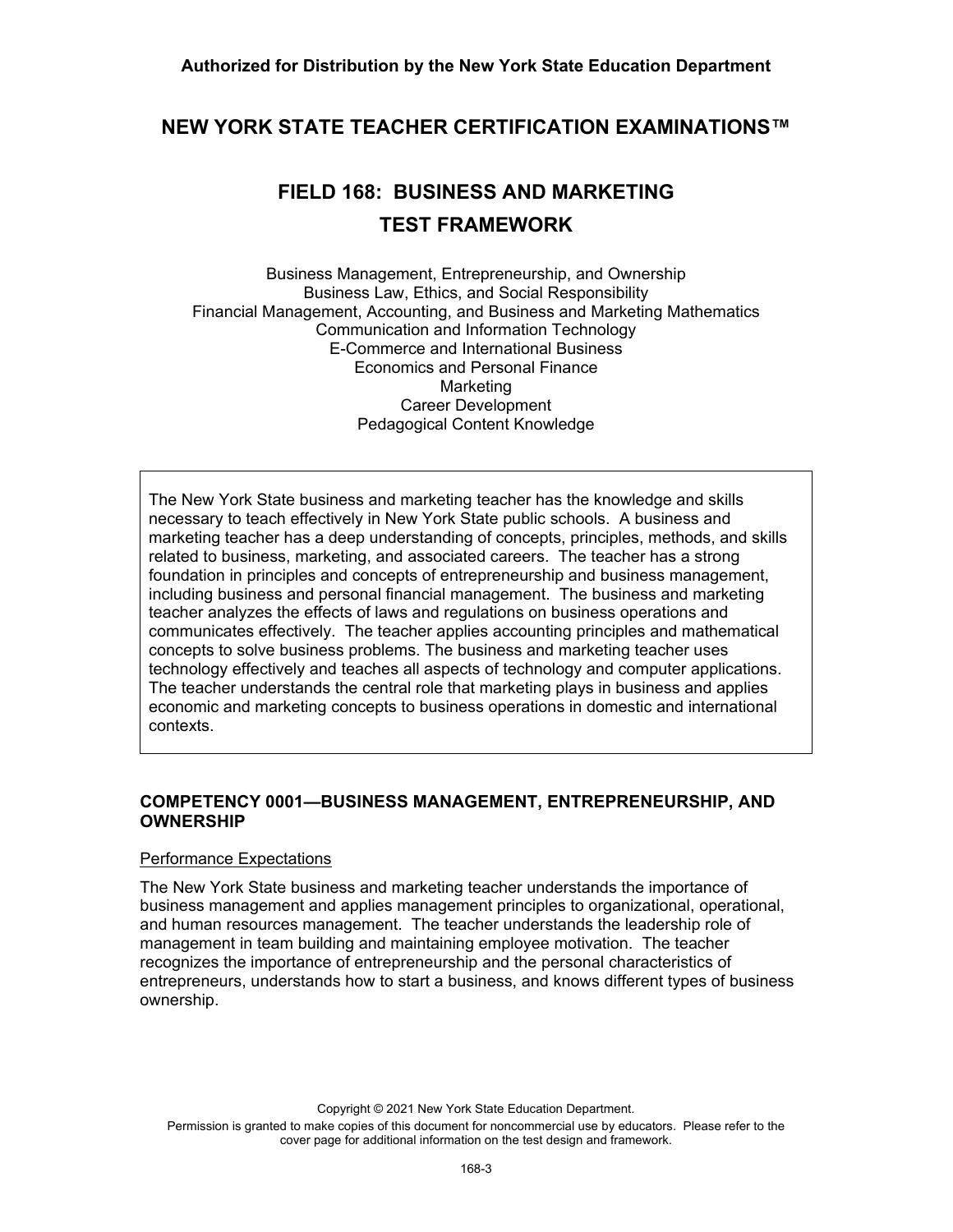# **Authorized for Distribution by the New York State Education Department**

# **FIELD 168: BUSINESS AND MARKETING TEST FRAMEWORK**

#### Performance Indicators

- a. identifies forms of business ownership, entrepreneurial opportunities, and strategies used by businesses (e.g., licensing, direct investment, joint ventures, franchising)
- b. identifies management functions (e.g., planning, organizing, leading)
- applies knowledge of business organizational structures (e.g., line and staff, systems, hierarchical)
- d. demonstrates an understanding of business operations for different types of businesses (e.g., manufacturing, services, retail)
- applies knowledge of human resources management (e.g., hiring, evaluating, and terminating employees), collective bargaining, and employee compensation and benefits
- analyzes management styles and factors that influence individual and group behavior, team building, and employee motivation and morale
- applies knowledge of entrepreneurship, personal characteristics of entrepreneurs, advantages and disadvantages of business ownership, and strategies for starting a business

# **COMPETENCY 0002—BUSINESS LAW, ETHICS, AND SOCIAL RESPONSIBILITY**

#### Performance Expectations

The New York State business and marketing teacher understands the foundations of the U.S. legal system and how this system interacts with business and marketing. The teacher understands how particular laws, such as contract, consumer protection, environmental protection, employment, and agency laws, affect business and marketing. The teacher understands laws relating to intellectual property and recognizes the central roles of laws relating to advertising, sales, and competition in business. The teacher also recognizes the importance of ethics and social responsibility in business.

#### Performance Indicators

- a. applies knowledge of legal terminology and procedures and the legal system of the United States (e.g., civil vs. criminal law; court systems; roles of judges, prosecutors, juries, and attorneys)
- b. applies knowledge of contract law, the Uniform Commercial Code, agency law, and other laws regulating commerce
- c. identifies rights and responsibilities of individuals, businesses, and governments under the U.S. and New York constitutions
- d. interprets and applies consumer protection laws (e.g., product safety, liability, product labeling) and environmental protection laws
- e. demonstrates knowledge of employment law (e.g., antidiscrimination in hiring laws, Americans with Disabilities Act, affirmative action, OSHA, DASA)
- f. demonstrates knowledge of negotiable instruments, credit, and bankruptcy

Copyright © 2021 New York State Education Department.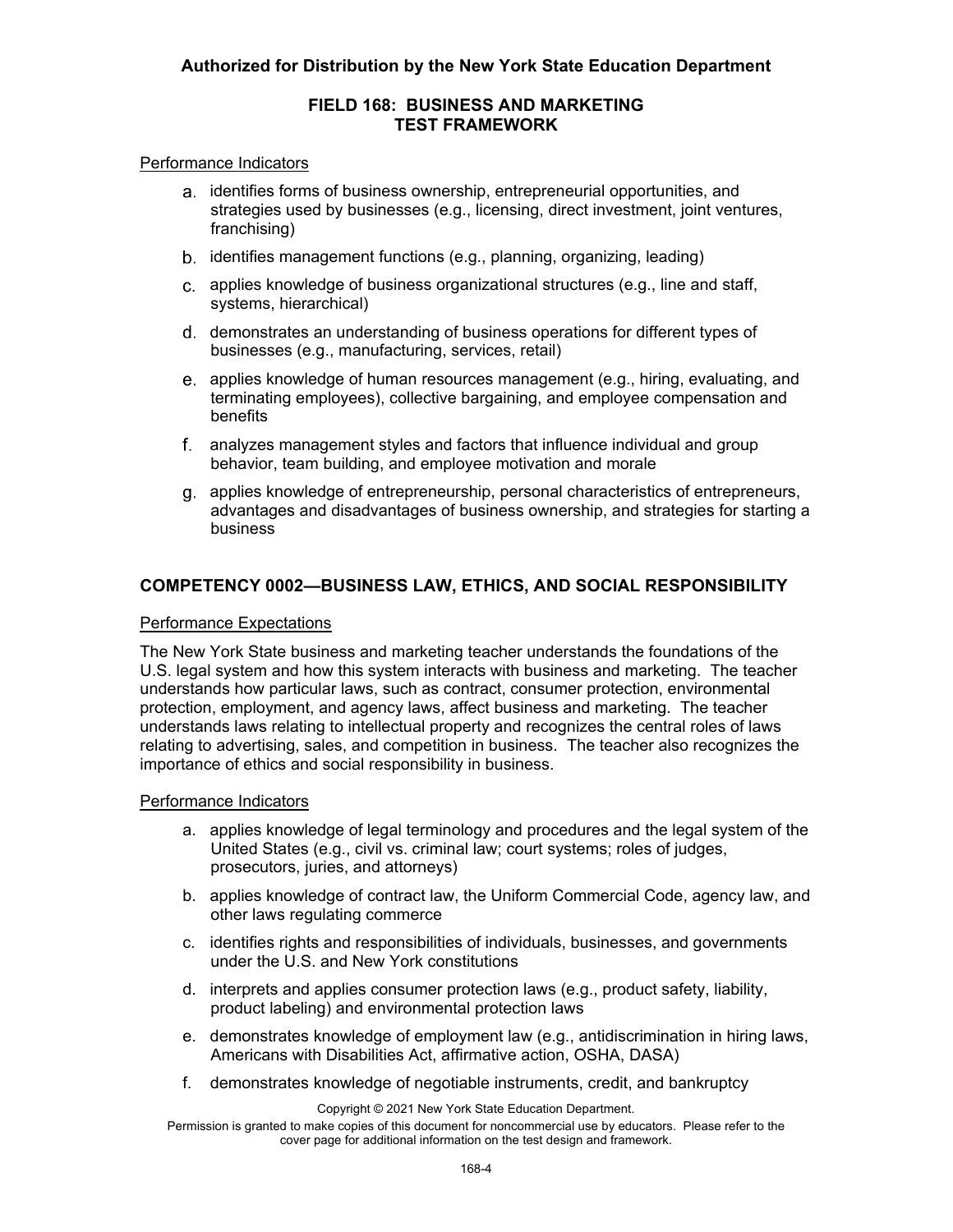# **Authorized for Distribution by the New York State Education Department**

### **FIELD 168: BUSINESS AND MARKETING TEST FRAMEWORK**

- g. interprets and applies property, patent, cyber and trademark laws, including copyright and other laws related to intellectual property
- h. applies knowledge of laws related to advertising, sales, and the regulation of competition
- i. recognizes the importance and roles of ethics and social responsibility in business

# **COMPETENCY 0003—FINANCIAL MANAGEMENT, ACCOUNTING, AND BUSINESS AND MARKETING MATHEMATICS**

#### Performance Expectations

The New York State business and marketing teacher recognizes the importance of using sound financial practices in business. The teacher understands the accounting cycle; understands characteristics of computerized accounting systems; and knows how to use standard accounting practices and financial reports to record transactions, manage payroll, pay taxes, and analyze the state of a business. The teacher understands laws and regulations related to finance and how to ensure compliance. The teacher employs computational skills to solve business and marketing problems and uses charts, tables, and graphs to communicate financial information to stakeholders.

#### Performance Indicators

- a. interprets and applies basic terms and principles used in financial management (e.g., capital, liquidity, solvency, assets, liabilities, debt, equity, profitability, budgeting, functions of money, time value of money)
- identifies types and characteristics of financial institutions, government regulatory agencies, and laws and regulations related to banking and securities
- applies basic accounting principles (e.g., GAAP) and the accounting cycle
- applies knowledge of the production, interpretation, and analysis of financial statements and reports
- applies knowledge of managerial accounting (e.g., payroll, taxes), compliance with payroll and financial reporting laws, and risk management
- applies basic computational skills (e.g., percents, decimals, fractions); constructs, interprets, and analyzes charts, graphs, and tables; and applies algebra, statistics, and concepts of probability to solve problems in business contexts

Copyright © 2021 New York State Education Department.

Permission is granted to make copies of this document for noncommercial use by educators. Please refer to the cover page for additional information on the test design and framework.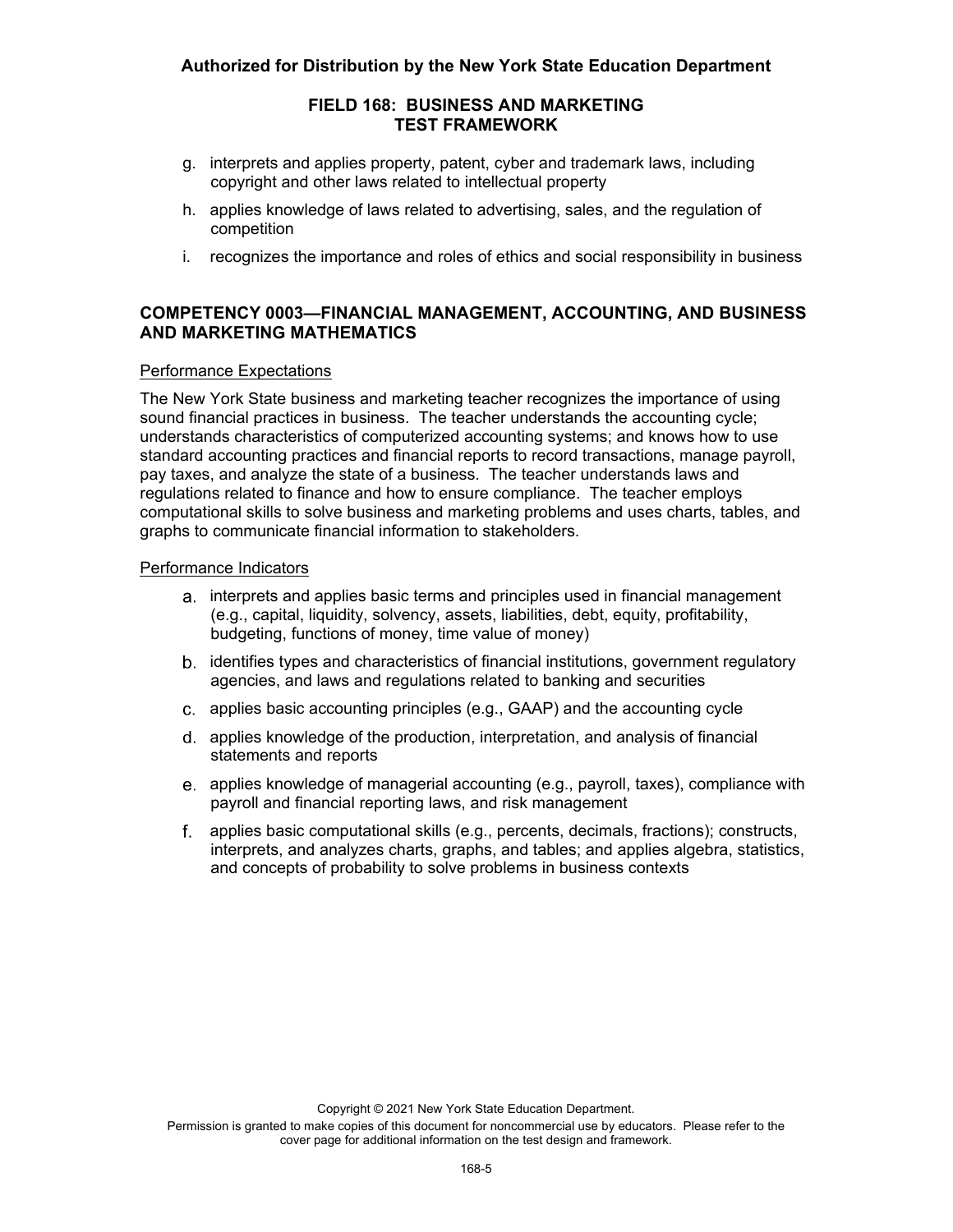# **COMPETENCY 0004—COMMUNICATION AND INFORMATION TECHNOLOGY**

#### Performance Expectations

 one of the foundations of a successful business. The teacher understands the importance of The New York State business and marketing teacher knows that effective communication is proficiency in both oral and written communication and the application of interpersonal skills to enhance the effectiveness of communication. The teacher demonstrates a strong awareness of and appreciation for diversity and understands the importance of cross-cultural communication. The teacher is knowledgeable about communication technologies, including emerging technologies. In addition, the teacher demonstrates knowledge of techniques for delivering effective presentations to a variety of business audiences. The teacher recognizes the integral role of communication and information technology in business and society. The teacher has a broad understanding of computer hardware, peripherals, software, media, input, networking, and telecommunications systems and how to integrate this technology to increase efficiency and expand the capabilities of business and marketing systems. The teacher is proficient in the use of the Internet.

#### Performance Indicators

- a. applies knowledge of human relations, interpersonal skills, cultural diversity, and cross-cultural communication (e.g., tact, sincerity, honesty, manners, etiquette, sensitivity, courtesy)
- recognizes principles and methods for effective oral communication in the workplace, including active listening and the importance of nonverbal forms of communication
- applies standard practices for effective written communication, including using correct business writing format and terminology
- d. applies strategies and skills for planning, preparing, and delivering effective presentations in a variety of business contexts
- identifies characteristics of hardware and peripherals, operating systems, and utilities while demonstrating knowledge of input and output systems
- applies knowledge of software applications and operations, including the use of word processing, spreadsheet, multimedia, database management, presentation, and desktop publishing software
- applies procedures for accessing and navigating the Internet and communicating, retrieving, synthesizing, and evaluating information
- applies knowledge of strategies and procedures for developing and using technologies that allow for the creation and exchange of user-generated content (e.g., blogs, social networks)

Copyright © 2021 New York State Education Department.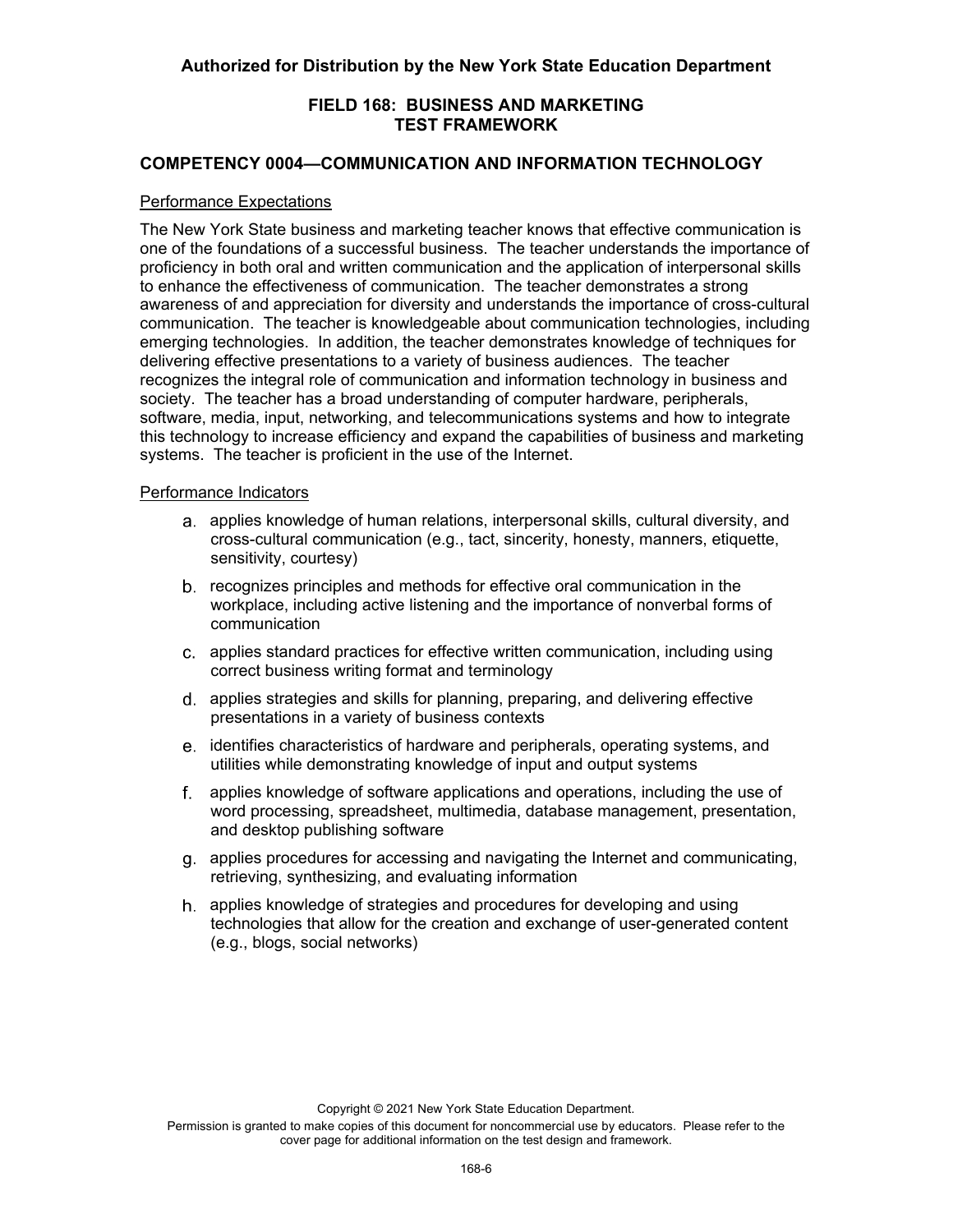# **COMPETENCY 0005—E-COMMERCE AND INTERNATIONAL BUSINESS**

#### Performance Expectations

The New York State business and marketing teacher understands e-commerce and social media marketing techniques and legal and ethical issues that affect Internet marketing. The teacher is familiar with principles of Web design and strategies for developing an e-commerce business. The teacher understands the dangers and risks associated with using the Internet and promotes security and privacy in e-commerce. The teacher recognizes the importance of trade to the global economy and factors, including protectionism, international agreements, currency exchange, competition, and comparative advantage, that affect trade. The teacher understands factors that affect the global business environment and strategies used by businesses to expand their operations into other countries.

#### Performance Indicators

- assesses the effect of e-commerce in a global society as well as the legal and ethical issues associated with its use
- applies knowledge of Web design and of strategies and procedures for creating online businesses
- applies knowledge of techniques and strategies used in e-commerce, including the use of social media and other emerging technologies
- d. demonstrates knowledge of strategies for maintaining security, ensuring privacy, and managing risk when using information technology and the Internet
- demonstrates knowledge of the roles of trade, protectionism, currency exchange, and other factors that affect global trade and the roles of trade agreements and international institutions in regulating trade
- analyzes economic factors (e.g., absolute and comparative advantage, opportunity costs, competition, resource availability) that affect international marketing and trade
- demonstrates knowledge of the global business environment, including social, cultural, political, legal, linguistic, and ethical factors that affect trade

Copyright © 2021 New York State Education Department.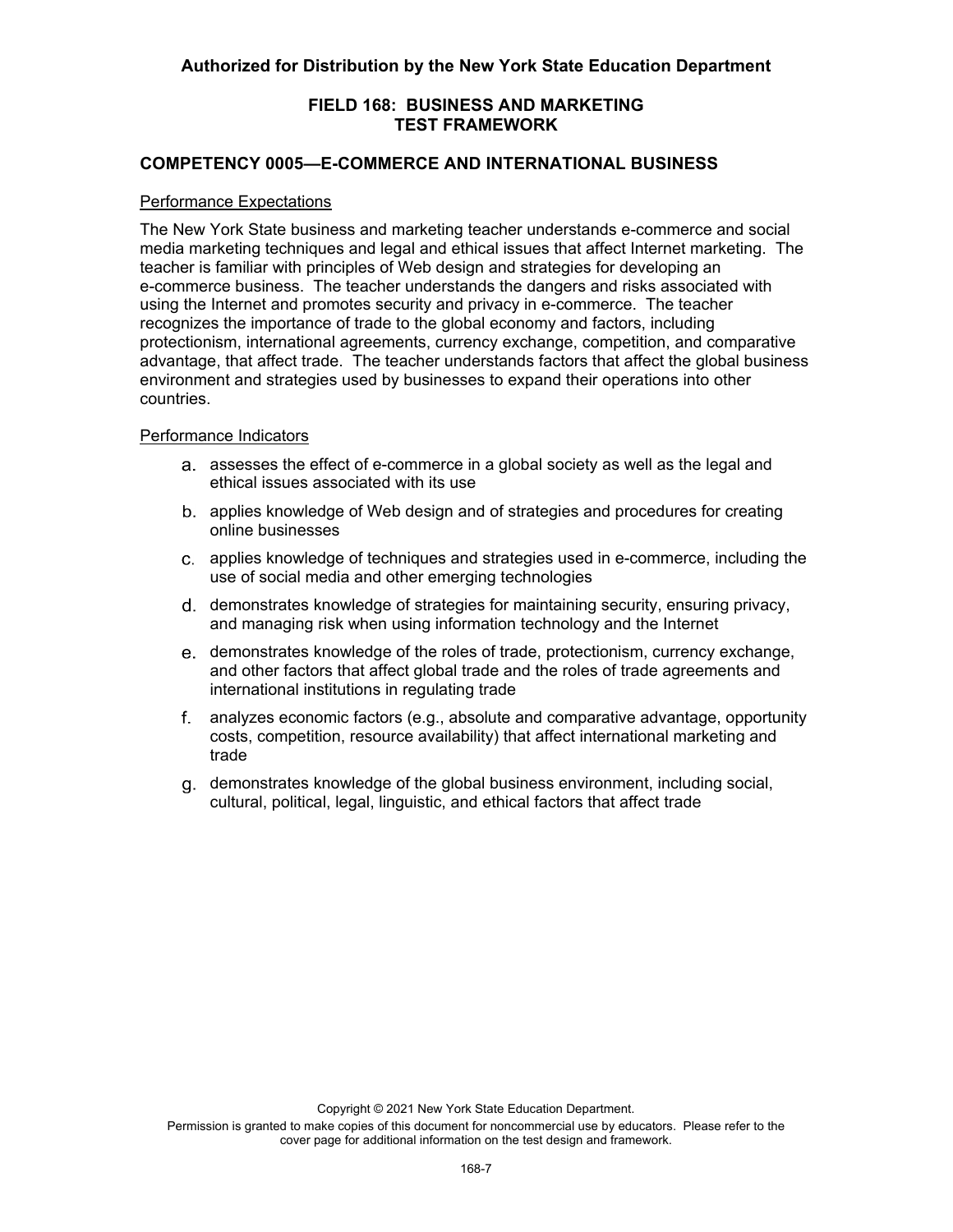# **COMPETENCY 0006—ECONOMICS AND PERSONAL FINANCE**

#### Performance Expectations

The New York State business and marketing teacher applies economic concepts to analyze how domestic and global businesses and markets operate. The teacher recognizes a variety of competitive structures and economic systems and is especially knowledgeable of factors that affect the operation of markets. The teacher understands factors that affect economic growth on regional, national, and global levels. The teacher recognizes how the business cycle is related to growth, recession, and inflation and how economic indicators can be used to interpret the state of the economy. The teacher applies knowledge of economic and financial principles to personal financial management, including budgeting, investing, using credit, selecting insurance, paying taxes, and using decision-making skills when purchasing goods and services.

#### Performance Indicators

- a. applies economic principles, concepts, and terminology (e.g., scarcity, choice, opportunity costs, supply and demand, circular flow model) that are fundamental to business operations
- analyzes economic systems (e.g., command, traditional, market), types and characteristics of markets and market structures (e.g., monopoly, oligopoly), and factors (e.g., price and nonprice competition, supply and demand, consumer choice) that affect the operation of market economies
- demonstrates knowledge of factors that affect productivity (e.g., specialization, diminishing returns, innovation)
- analyzes factors that influence economic growth and fluctuations in the U.S. and global economies; the relationship of the business cycle to growth, recession, and inflation; and the use of economic indicators to assess the state of the economy
- e. demonstrates knowledge of the roles of government in the economy; how government tax, regulatory, spending, and monetary and fiscal policies affect the U.S. economy; and how government agencies (e.g., the Federal Reserve) and other institutions respond to changing economic conditions
- demonstrates the ability to apply financial decision-making processes (e.g., assessing income and compensation packages, managing personal finances, budgeting, calculating taxes, completing tax forms)
- applies knowledge of saving and investing and analyzes the characteristics, advantages, and disadvantages of various investment and retirement options
- h. demonstrates knowledge of various types of financial institutions and the services that they offer; and factors that affect the choice, cost, use, and management strategies for credit and debt
- demonstrates knowledge of strategies for assessing and selecting insurance for individuals and families
- demonstrates the ability to apply decision-making skills when purchasing goods and services and protecting and controlling personal information

Copyright © 2021 New York State Education Department.

Permission is granted to make copies of this document for noncommercial use by educators. Please refer to the cover page for additional information on the test design and framework.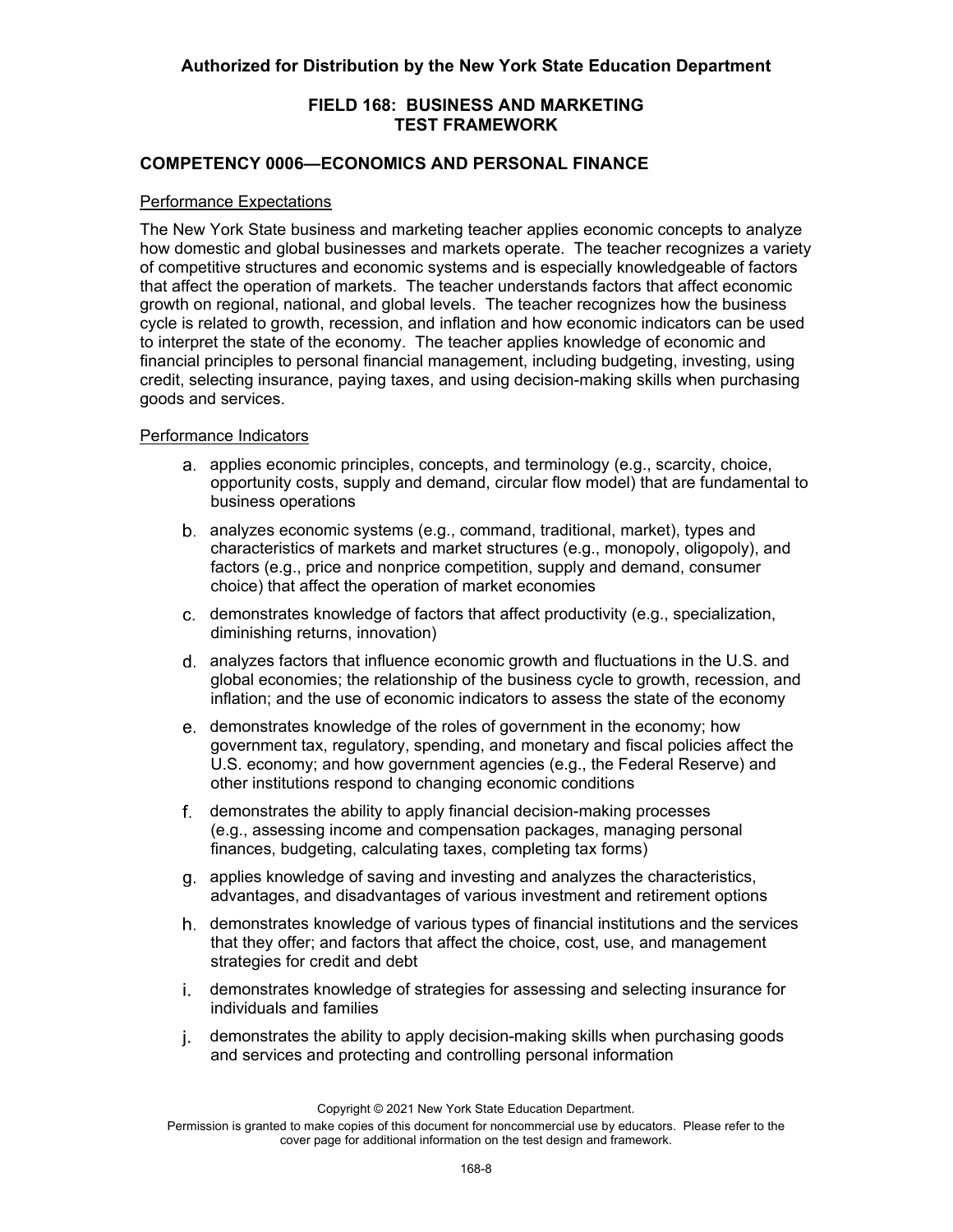# **COMPETENCY 0007—MARKETING**

#### Performance Expectations

The New York State business and marketing teacher understands the central role that marketing plays in determining the success of a business. The teacher understands the importance of market research in determining the correct marketing mix for a business's products and services. The teacher understands legal and ethical issues that affect marketing. The teacher has a deep understanding of consumer motivation and behavior and how they affect the marketing process.

#### Performance Indicators

- a. demonstrates knowledge of the roles and functions of marketing (e.g., sports, entertainment, hospitality, fashion) in facilitating economic exchanges
- analyzes the marketing mix (product/service development, price, place, promotion)
- demonstrates knowledge of strategies used in the marketing process (e.g., advertising, public relations, promotion)
- d. demonstrates knowledge of a SWOT analysis
- applies knowledge of the techniques of market research and marketing information management, the selection of target markets, and the development of marketing plans
- demonstrates knowledge of legal and ethical issues in marketing and the effects of cultural diversity in marketing
- demonstrates knowledge of the selling process, consumer behavior and motivation, demographics, and customer relations

# **COMPETENCY 0008—CAREER DEVELOPMENT**

#### Performance Expectations

The New York State business and marketing teacher has a strong knowledge of careers in business and marketing and uses this knowledge to help students in their choice of careers. The teacher recognizes the importance of self-knowledge in the choice of a career and knows how to find and apply information about careers that match a student's skills, abilities, goals, and expectations. The teacher understands standards that all students must meet for college and career readiness. The teacher helps students recognize workplace expectations and develop workplace skills, develop career plans, and engage in effective job search and other school-to-career transition strategies. The teacher understands the importance of lifelong learning to career success.

#### Performance Indicators

a. applies knowledge of methods for assessing skills, abilities, aptitudes, interests, and personal strengths and weaknesses as they relate to career exploration and development as well as job selection

Copyright © 2021 New York State Education Department.